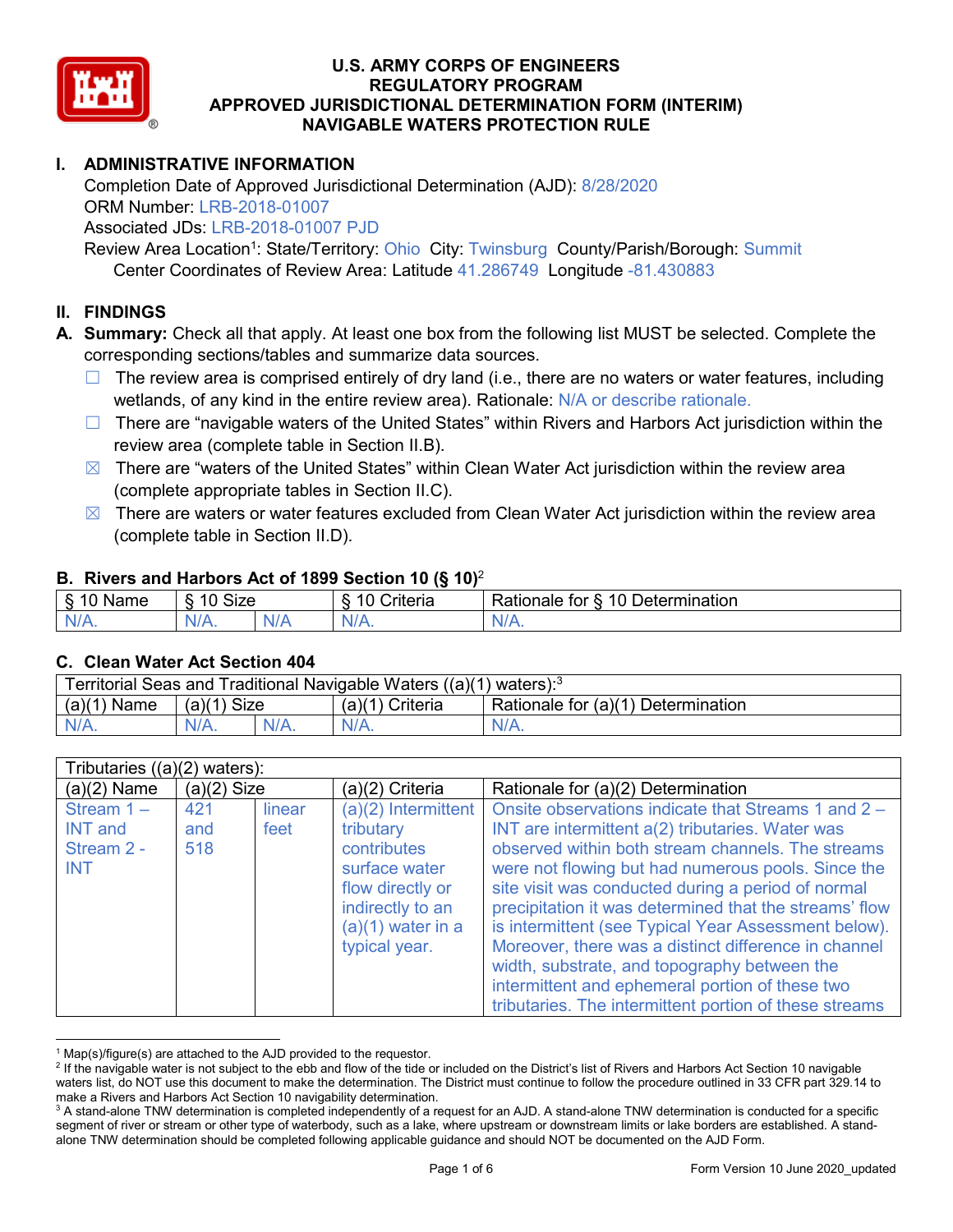

|               | Tributaries $((a)(2)$ waters): |                 |                                                                                                                                                                                                                                                                                                                                                                                                                                                                                                                                                                                                              |  |  |
|---------------|--------------------------------|-----------------|--------------------------------------------------------------------------------------------------------------------------------------------------------------------------------------------------------------------------------------------------------------------------------------------------------------------------------------------------------------------------------------------------------------------------------------------------------------------------------------------------------------------------------------------------------------------------------------------------------------|--|--|
| $(a)(2)$ Name | $(a)(2)$ Size                  | (a)(2) Criteria | Rationale for (a)(2) Determination                                                                                                                                                                                                                                                                                                                                                                                                                                                                                                                                                                           |  |  |
|               |                                |                 | are several feet wider than the ephemeral portions<br>and the substrate is comprised of cobble/boulder<br>whereas the ephemeral portion is comprised of<br>silt/sand. The different substrate between the<br>intermittent portion and ephemeral portion is<br>indicative of additional flow. Moreover, the<br>intermittent portion is located below a distinct<br>elevation change, with steeper grade heading<br>downstream. This change, coupled with the channel<br>width and substrate difference provides evidence<br>that these streams are influenced by groundwater in<br>addition to precipitation. |  |  |

| Lakes and ponds, and impoundments of jurisdictional waters $((a)(3)$ waters): |               |         |                                                         |         |  |  |
|-------------------------------------------------------------------------------|---------------|---------|---------------------------------------------------------|---------|--|--|
| $(a)(3)$ Name                                                                 | $(a)(3)$ Size |         | Rationale for (a)(3) Determination<br>$(a)(3)$ Criteria |         |  |  |
| $N/A$ .                                                                       | $N/A$ .       | $N/A$ . | $N/A$ .                                                 | $N/A$ . |  |  |

| Adjacent wetlands ((a)(4) waters): |               |         |                                                            |                                                                                                                                  |  |  |
|------------------------------------|---------------|---------|------------------------------------------------------------|----------------------------------------------------------------------------------------------------------------------------------|--|--|
| $(a)(4)$ Name                      | $(a)(4)$ Size |         | $(a)(4)$ Criteria                                          | Rationale for (a)(4) Determination                                                                                               |  |  |
| <b>Wetland A</b>                   | 0.22          | acre(s) | $(a)(4)$ Wetland<br>abuts an $(a)(1)$ -<br>$(a)(3)$ water. | Onsite observations indicate that Wetland A directly<br>abuts Stream 1 – INT, a Clean Water Act Section<br>$404$ a(2) tributary. |  |  |

## **D. Excluded Waters or Features**

| Excluded waters $((b)(1) - (b)(12))$ : <sup>4</sup> |                       |                |                                                                                                     |                                                                                                                                                                                                                                                                                                                                                                                                                                                                                                                                                                                                                                                                                               |
|-----------------------------------------------------|-----------------------|----------------|-----------------------------------------------------------------------------------------------------|-----------------------------------------------------------------------------------------------------------------------------------------------------------------------------------------------------------------------------------------------------------------------------------------------------------------------------------------------------------------------------------------------------------------------------------------------------------------------------------------------------------------------------------------------------------------------------------------------------------------------------------------------------------------------------------------------|
| <b>Exclusion Name</b>                               | <b>Exclusion Size</b> |                | Exclusion <sup>5</sup>                                                                              | Rationale for Exclusion Determination                                                                                                                                                                                                                                                                                                                                                                                                                                                                                                                                                                                                                                                         |
| Stream 1 - EPH                                      | 233                   | linear<br>feet | $(b)(3)$ Ephemeral<br>feature, including<br>an ephemeral<br>stream, swale,<br>gully, rill, or pool. | Stream 1- EPH was observed to be an<br>ephemeral stream channel. This was based on a<br>combination of the following - channel size,<br>observed substrate, lack of flow, and absence of<br>groundwater. The channel was approximately 3<br>feet in width, with silt substrate – which can be<br>evidence of infrequent flow. There was no<br>observed flow or pools (despite the fact that the<br>visit was conducted during a normal period of<br>precipitation (see Typical Year Assessment<br>below)), and it was determined that the entire<br>watershed size is 1-2 acres; so, unless<br>groundwater is present there is not a sufficient<br>amount of precipitation to make the stream |

 <sup>4</sup> Some excluded waters, such as (b)(2) and (b)(4), may not be specifically identified on the AJD form unless a requestor specifically asks a Corps district to do so. Corps districts may, in case-by-case instances, choose to identify some or all of these waters within the review area. <sup>5</sup> Because of the broad nature of the (b)(1) exclusion and in an effort to collect data on specific types of waters that would be covered by the (b)(1)

exclusion, four sub-categories of (b)(1) exclusions were administratively created for the purposes of the AJD Form. These four sub-categories are not new exclusions, but are simply administrative distinctions and remain (b)(1) exclusions as defined by the NWPR.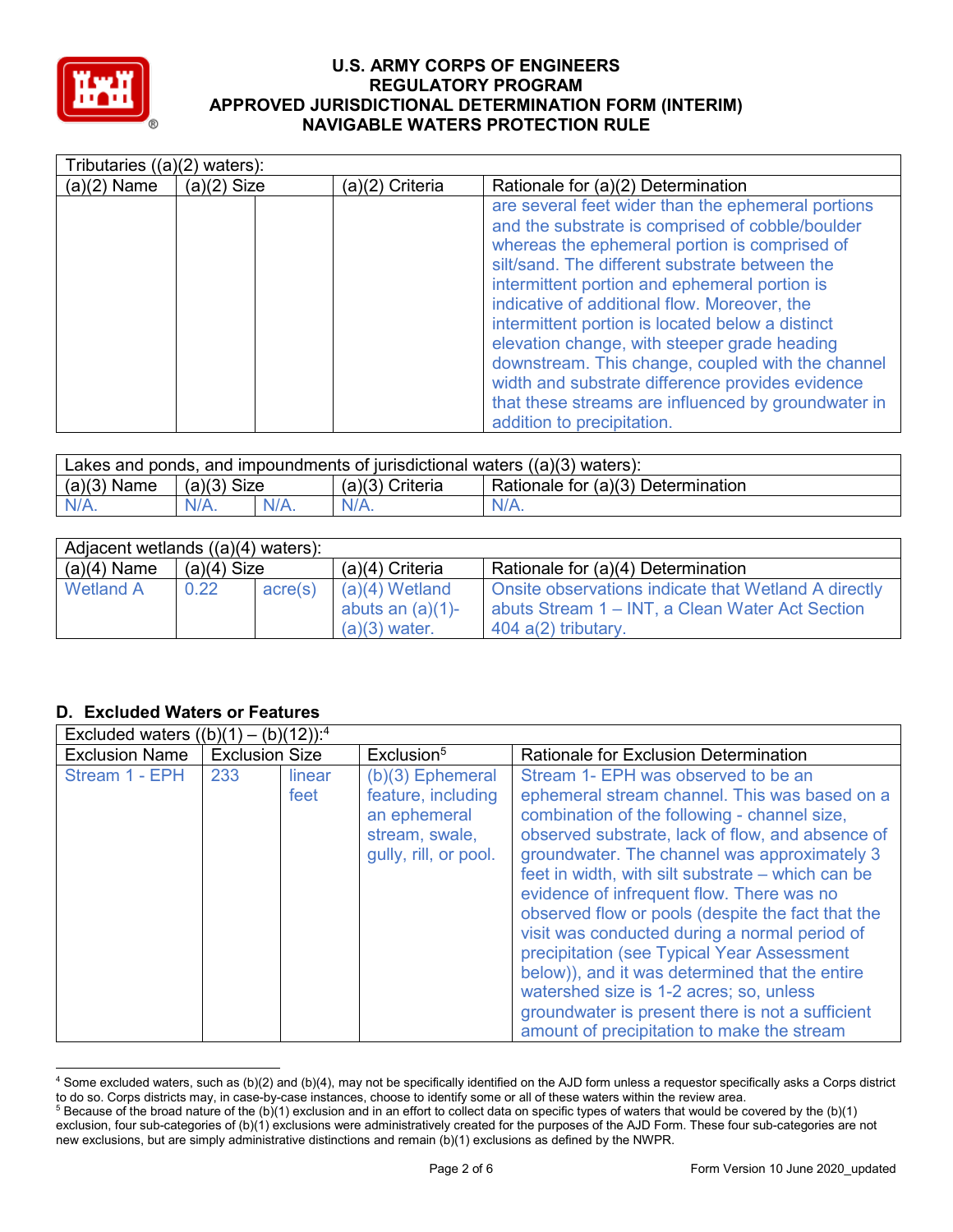

| Excluded waters $((b)(1) - (b)(12))$ : <sup>4</sup> |                       |                        |                                                                                                                                                                                                                                                                                                                                                                                                                                                                                                                                                                                                                                                                                                                                                                                                                                                                                                                                                                                                                    |  |  |
|-----------------------------------------------------|-----------------------|------------------------|--------------------------------------------------------------------------------------------------------------------------------------------------------------------------------------------------------------------------------------------------------------------------------------------------------------------------------------------------------------------------------------------------------------------------------------------------------------------------------------------------------------------------------------------------------------------------------------------------------------------------------------------------------------------------------------------------------------------------------------------------------------------------------------------------------------------------------------------------------------------------------------------------------------------------------------------------------------------------------------------------------------------|--|--|
| <b>Exclusion Name</b>                               | <b>Exclusion Size</b> | Exclusion <sup>5</sup> | <b>Rationale for Exclusion Determination</b>                                                                                                                                                                                                                                                                                                                                                                                                                                                                                                                                                                                                                                                                                                                                                                                                                                                                                                                                                                       |  |  |
|                                                     |                       |                        | intermittent or perennial. While onsite, Corps<br>staff walked the length of the stream channel<br>looking for evidence of groundwater influence -<br>none were observed. There were no observed<br>seeps or springs, and topography is relatively flat<br>so none would be expected. In addition,<br>vegetation (i.e. skunk cabbage, royal fern) that<br>are most commonly observed in areas of<br>groundwater influence were not observed onsite<br>nor were oxidized rhizospheres. Therefore, it<br>was determined there is no groundwater<br>influence and hydrology is strictly from<br>precipitation. In addition, to confirm onsite<br>observations the Twinsburg, OH 7.5 min USGS<br>Quad was reviewed to determine<br>presence/absence of onsite stream channels.<br>The USGS quad does not identify any stream<br>channels onsite corresponding to the location of<br>Stream 1 - EPH. Thus, based on the above, it<br>was determined that both onsite Stream 1 – EPH<br>is an excluded ephemeral stream. |  |  |

| Excluded waters $((b)(1) - (b)(12))$ : <sup>6</sup> |                       |                |                                                                                                     |                                                                                                                                                                                                                                                                                                                                                                                                                                                                                                                                                                                                                                                                                                                                                                                                                                                                                                                                                                   |
|-----------------------------------------------------|-----------------------|----------------|-----------------------------------------------------------------------------------------------------|-------------------------------------------------------------------------------------------------------------------------------------------------------------------------------------------------------------------------------------------------------------------------------------------------------------------------------------------------------------------------------------------------------------------------------------------------------------------------------------------------------------------------------------------------------------------------------------------------------------------------------------------------------------------------------------------------------------------------------------------------------------------------------------------------------------------------------------------------------------------------------------------------------------------------------------------------------------------|
| <b>Exclusion Name</b>                               | <b>Exclusion Size</b> |                | Exclusion <sup>7</sup>                                                                              | Rationale for Exclusion Determination                                                                                                                                                                                                                                                                                                                                                                                                                                                                                                                                                                                                                                                                                                                                                                                                                                                                                                                             |
| Stream 2 - EPH                                      | 512                   | linear<br>feet | $(b)(3)$ Ephemeral<br>feature, including<br>an ephemeral<br>stream, swale,<br>gully, rill, or pool. | Stream 2 - EPH was observed to be an<br>ephemeral stream channel. This was based on a<br>combination of the following - channel size,<br>observed substrate, lack of flow, and absence of<br>groundwater. The channel was approximately 3<br>feet in width, with silt substrate - which can be<br>evidence of infrequent flow. There was no<br>observed flow (despite the fact that the visit was<br>conducted during a normal period of precipitation<br>(see Typical Year Assessment below)), and it<br>was determined that the entire watershed size is<br>1-2 acres; so, unless groundwater is present<br>there is not a sufficient amount of precipitation to<br>make the stream intermittent or perennial. While<br>onsite, Corps staff walked the length of the<br>stream channel looking for evidence of<br>groundwater influence - none were observed.<br>There were no observed seeps or springs, and<br>topography is relatively flat so none would be |

 $6$  Some excluded waters, such as (b)(2) and (b)(4), may not be specifically identified on the AJD form unless a requestor specifically asks a Corps district to do so. Corps districts may, in case-by-case instances, choose to identify some or all of these waters within the review area. <sup>7</sup> Because of the broad nature of the (b)(1) exclusion and in an effort to collect data on specific types of waters that would be covered by the (b)(1)

exclusion, four sub-categories of (b)(1) exclusions were administratively created for the purposes of the AJD Form. These four sub-categories are not new exclusions, but are simply administrative distinctions and remain (b)(1) exclusions as defined by the NWPR.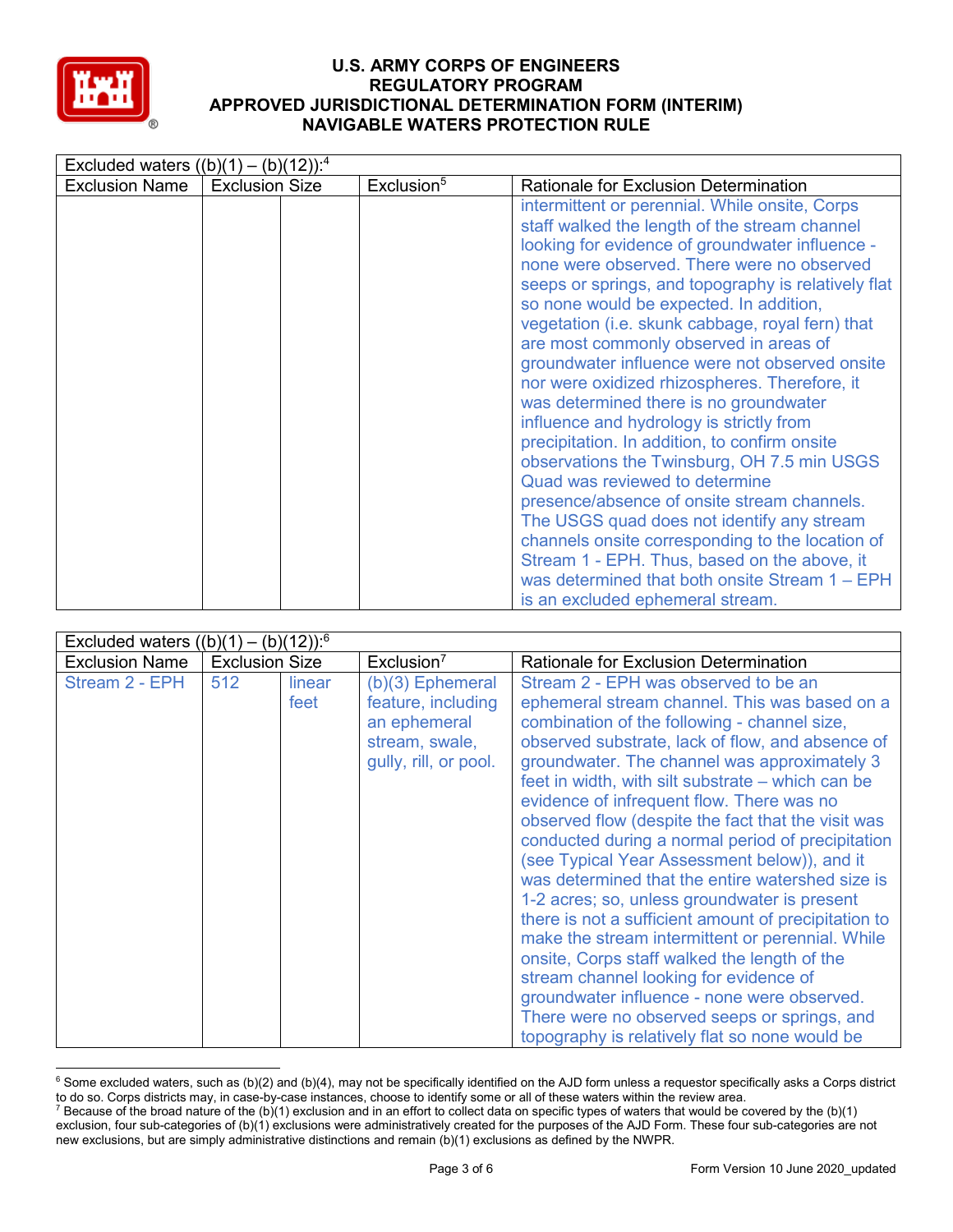

| Excluded waters $((b)(1) - (b)(12))$ : <sup>6</sup> |                       |                        |                                                                                                                                                                                                                                                                                                                                                                                                                                                                                                                                                                                                                                                                                                                                             |
|-----------------------------------------------------|-----------------------|------------------------|---------------------------------------------------------------------------------------------------------------------------------------------------------------------------------------------------------------------------------------------------------------------------------------------------------------------------------------------------------------------------------------------------------------------------------------------------------------------------------------------------------------------------------------------------------------------------------------------------------------------------------------------------------------------------------------------------------------------------------------------|
| <b>Exclusion Name</b>                               | <b>Exclusion Size</b> | Exclusion <sup>7</sup> | Rationale for Exclusion Determination                                                                                                                                                                                                                                                                                                                                                                                                                                                                                                                                                                                                                                                                                                       |
|                                                     |                       |                        | expected. In addition, vegetation (i.e. skunk)<br>cabbage, royal fern) that are most commonly<br>observed in areas of groundwater influence were<br>not observed onsite nor were oxidized<br>rhizospheres. Therefore, it was determined there<br>is no groundwater influence and hydrology is<br>strictly from precipitation. In addition, to confirm<br>onsite observations the Twinsburg, OH 7.5 min<br><b>USGS Quad was reviewed to determine</b><br>presence/absence of onsite stream channels.<br>The USGS quad does not identify any stream<br>channels onsite corresponding to the location of<br>Stream 2 - EPH. Thus, based on the above, it<br>was determined that both onsite Stream 2 - EPH<br>is an excluded ephemeral stream. |

| Excluded waters $((b)(1) - (b)(12))$ : <sup>8</sup> |                                                   |                  |                                    |                                                                                                                                                                                                                                                                                                                                                                                                                                                                                                                                                                                                                                                                                                                                                                                                                                                                                                                                                                          |
|-----------------------------------------------------|---------------------------------------------------|------------------|------------------------------------|--------------------------------------------------------------------------------------------------------------------------------------------------------------------------------------------------------------------------------------------------------------------------------------------------------------------------------------------------------------------------------------------------------------------------------------------------------------------------------------------------------------------------------------------------------------------------------------------------------------------------------------------------------------------------------------------------------------------------------------------------------------------------------------------------------------------------------------------------------------------------------------------------------------------------------------------------------------------------|
| <b>Exclusion</b>                                    | <b>Exclusion Size</b>                             |                  | Exclusion <sup>9</sup>             | <b>Rationale for Exclusion Determination</b>                                                                                                                                                                                                                                                                                                                                                                                                                                                                                                                                                                                                                                                                                                                                                                                                                                                                                                                             |
| Name                                                |                                                   |                  |                                    |                                                                                                                                                                                                                                                                                                                                                                                                                                                                                                                                                                                                                                                                                                                                                                                                                                                                                                                                                                          |
| Wetlands B, C,<br>D, F, G, H, and                   | 0.07, 0.03,<br>0.15, 0.11,<br>0.04, 0.04,<br>0.02 | $\text{acre}(s)$ | $(b)(1)$ Non-<br>adjacent wetland. | Wetlands B, C, D, F, G, H, and I do not meet any<br>of the four criteria that would make an (a)(4)<br>adjacent water subject to jurisdiction under<br>Section 404 of the Clean Water Act. Wetlands B,<br>C, D, F, G, H, and I were circumnavigated during<br>the site visit. No defined<br>channels/tributaries/ditches were observed<br>flowing from Wetlands B, C, D, F, G, H, and I to<br>any (a)(1-3) water. Wetlands B, C, D, F, G, H,<br>and I are located approximately 350 LF from the<br>nearest a(1-3) water (a(2) located offsite. Based<br>on site observations the nearest $a(1-3)$ waters<br>(Streams 1 and 2 – INT) would not flood any of<br>the wetland areas at least once during a typical<br>year. The nearest evidence of typical year flow<br>(i.e. debris, leaf wracking) is located<br>approximately 5 feet from these two streams'<br>banks. Also, there are no natural berms or the<br>like located between the $a(1-3)$ water and<br>wetland. |

<sup>&</sup>lt;sup>8</sup> Some excluded waters, such as (b)(2) and (b)(4), may not be specifically identified on the AJD form unless a requestor specifically asks a Corps district to do so. Corps districts may, in case-by-case instances, choose to identify some or all of these waters within the review area.

<sup>9</sup> Because of the broad nature of the (b)(1) exclusion and in an effort to collect data on specific types of waters that would be covered by the (b)(1) exclusion, four sub-categories of (b)(1) exclusions were administratively created for the purposes of the AJD Form. These four sub-categories are not new exclusions, but are simply administrative distinctions and remain (b)(1) exclusions as defined by the NWPR.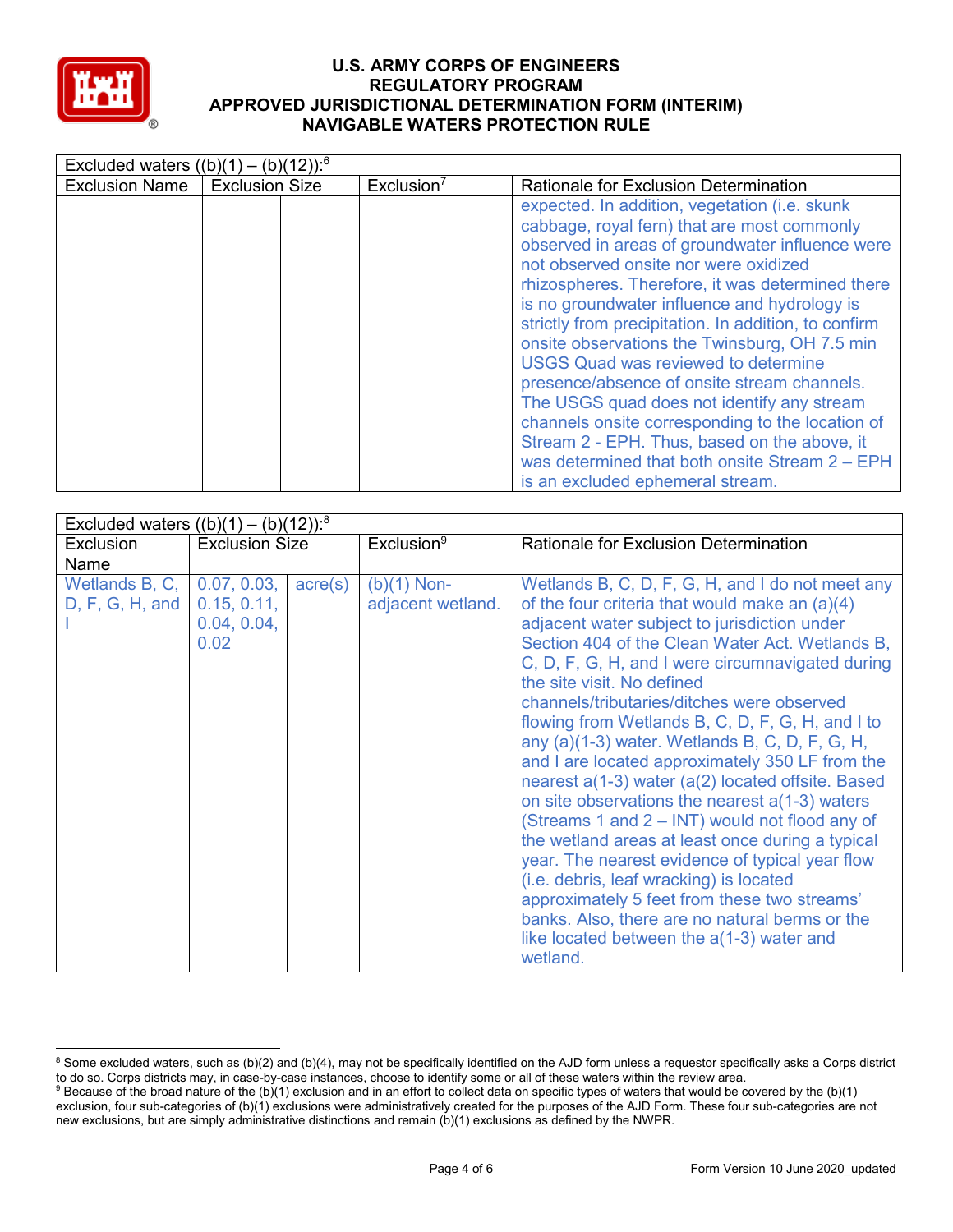

| Excluded waters $((b)(1) - (b)(12))$ : <sup>10</sup> |                       |         |                                    |                                                                                                                                                                                                                                                                |  |  |
|------------------------------------------------------|-----------------------|---------|------------------------------------|----------------------------------------------------------------------------------------------------------------------------------------------------------------------------------------------------------------------------------------------------------------|--|--|
| Exclusion                                            | <b>Exclusion Size</b> |         | Exclusion <sup>11</sup>            | <b>Rationale for Exclusion Determination</b>                                                                                                                                                                                                                   |  |  |
| Name                                                 |                       |         |                                    |                                                                                                                                                                                                                                                                |  |  |
| <b>Wetland E</b>                                     | 0.07                  | acre(s) | $(b)(1)$ Non-<br>adjacent wetland. | Wetland E directly abuts Stream 2 – EPH, an<br>excluded b(3) ephemeral feature. Therefore, it is<br>also an excluded feature. Onsite observations<br>indicate that Wetland E's only connection to the<br>downstream $a(1)$ water is through Stream 2 -<br>INT. |  |  |

# **III. SUPPORTING INFORMATION**

**A. Select/enter all resources** that were used to aid in this determination and attach data/maps to this document and/or references/citations in the administrative record, as appropriate.

 $\boxtimes$  Information submitted by, or on behalf of, the applicant/consultant: Request for Approved Jurisdictional Determination and Nationwide Permit Modification, Summit Commerce – Old Mill Road, City of Twinsburg, Summit County, Ohio, CEC Project 181-454, Civil & Environmental Consultants, Inc., July 29, 2020

This information is sufficient for purposes of this AJD.

Rationale: N/A

- $\Box$  Data sheets prepared by the Corps: Title(s) and/or date(s).
- ☐ Photographs: Aerial and Other: Title(s) and/or date(s).
- $\boxtimes$  Corps site visit(s) conducted on: December 20, 2018
- ☒ Previous Jurisdictional Determinations (AJDs or PJDs): LRB-2018-01007-PJD, February 28, 2019
- ☒ Antecedent Precipitation Tool: *provide detailed discussion in Section III.B*.
- ☐ USDA NRCS Soil Survey: Title(s) and/or date(s).
- $\Box$  USFWS NWI maps: Title(s) and/or date(s).
- $\boxtimes$  USGS topographic maps: Twinsburg, OH 7.5 min

| Data Source (select)              | Name and/or date and other relevant information |
|-----------------------------------|-------------------------------------------------|
| <b>USGS Sources</b>               | $N/A$ .                                         |
| <b>USDA Sources</b>               | $N/A$ .                                         |
| <b>NOAA Sources</b>               | $N/A$ .                                         |
| <b>USACE Sources</b>              | $N/A$ .                                         |
| <b>State/Local/Tribal Sources</b> | $N/A$ .                                         |
| <b>Other Sources</b>              | $N/A$ .                                         |

# **Other data sources used to aid in this determination:**

**B. Typical year assessment(s):** The subject parcel's latitude/longitude was entered into the Antecedent Precipitation Tool (APT) which was used to determine average precipitation, total precipitation over the 90 days preceding the Corps' site visit, and whether the site visit was conducted under dry, normal or wet conditions. The APT pulled precipitation data from the nearest seven weather stations – Ravenna 2 S, Macedonia 0.7 NNW, Macedonia 1.2 WNW, Streetsboro 2.1 SSW, Akron, Akron Fulton Intl AP, and

 $10$  Some excluded waters, such as (b)(2) and (b)(4), may not be specifically identified on the AJD form unless a requestor specifically asks a Corps district to do so. Corps districts may, in case-by-case instances, choose to identify some or all of these waters within the review area. <sup>11</sup> Because of the broad nature of the (b)(1) exclusion and in an effort to collect data on specific types of waters that would be covered by the (b)(1) exclusion, four sub-categories of (b)(1) exclusions were administratively created for the purposes of the AJD Form. These four sub-categories are not new exclusions, but are simply administrative distinctions and remain (b)(1) exclusions as defined by the NWPR.